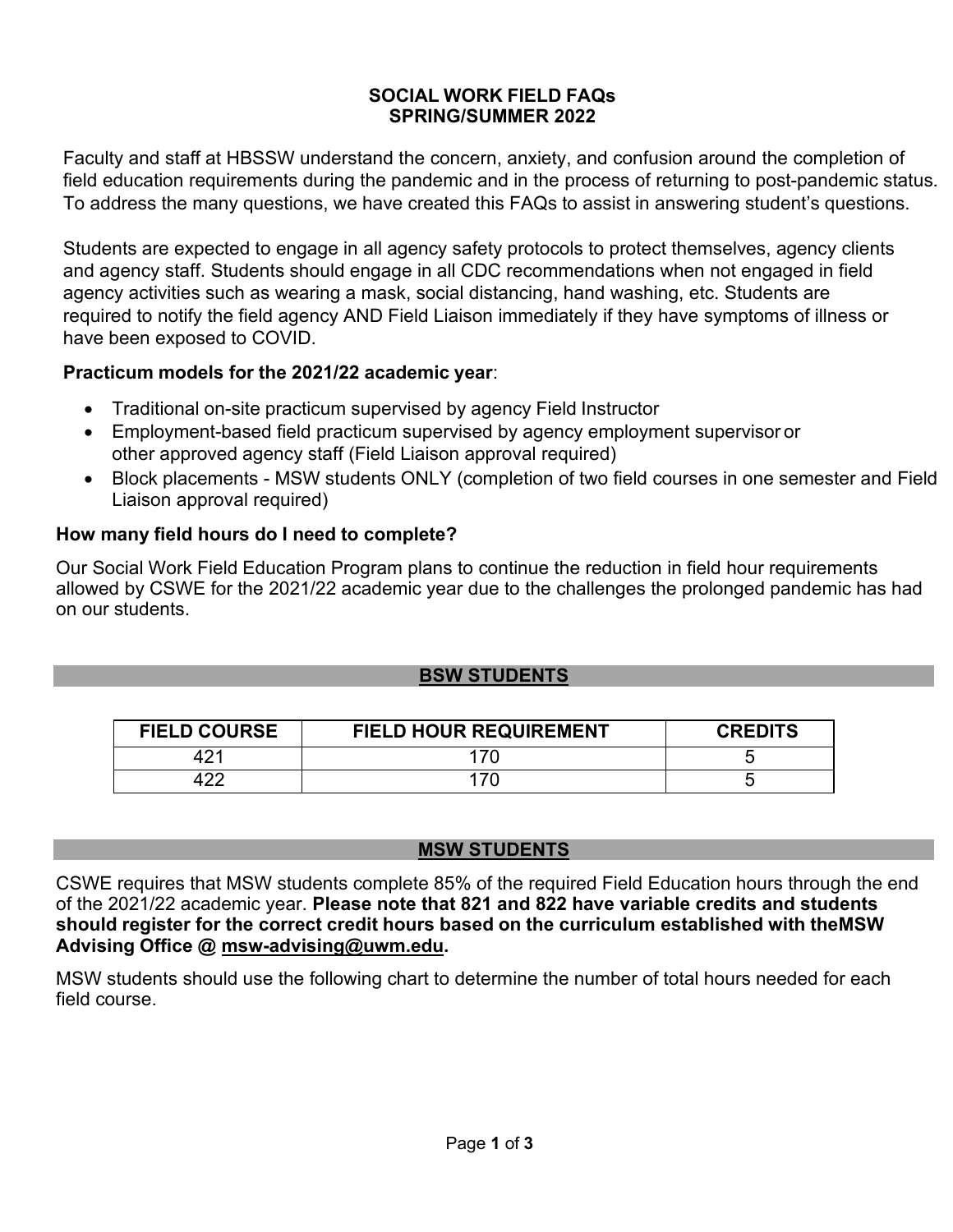|                                                                        | <b>SPRING 2022</b><br><b>COVID FIELD HOUR</b><br><b>REDUCTION</b> | <b>SUMMER 2022</b><br><b>COVID FIELD HOUR</b><br><b>REDUCTION</b> | <b>FALL 2022</b>                               |
|------------------------------------------------------------------------|-------------------------------------------------------------------|-------------------------------------------------------------------|------------------------------------------------|
| <b>721 Foundation student</b>                                          | 165 (3 credits)                                                   | 165 (3 credits)                                                   | 215 (3 credits)                                |
| <b>722 Foundation Student</b>                                          | 200 (3 credits)                                                   | 200 (3 credits)                                                   | 200 (3 credits)                                |
| <b>722 Foundation Student</b><br>with 721 exemption & no<br><b>BSW</b> | 250 hours (3 credits)                                             | 250 hours (3 credits)                                             | 250 hours (3 credits)                          |
| <b>722 Advanced Standing</b><br><b>Student with BSW</b>                | 200 hours (3 credits)                                             | 200 hours (3 credits)                                             | $200(3 \text{ credits})$                       |
| 821 Foundation Student                                                 | 200 hours (3 credits)<br>250 hours (4 credits)                    | 200 hours (3 credits)<br>250 hours (4 credits)                    | 250 hours (3 credits)<br>300 hours (4 credits) |
| 821 Foundation Student<br>with 721 exemption & no<br><b>BSW</b>        | 250 hours (4 credits)                                             | 250 hours (4 credits)                                             | 300 hours (4 credits)                          |
| 821 Advanced Standing                                                  | 200 hours (3 credits)                                             | 200 hours (3 credits)                                             | 250 hours (3 credits)                          |
| <b>Student with BSW</b>                                                | 250 hours (4 credits)                                             | 250 hours (4 credits)                                             | 300 hours (4 credits)                          |
| 822 Foundation Student                                                 | 200 hours (3 credits)                                             | 200 hours (3 credits)                                             | 250 hours (3 credits)                          |
|                                                                        | 250 hours (4 credits)                                             | 250 hours (4 credits)                                             | 300 hours (4 credits)                          |
| 822 Foundation Student<br>with 721 exemption & no<br><b>BSW</b>        | 250 hours (4 credits)                                             | 250 hours (4 credits)                                             | 300 hours (4 credits)                          |
| 822 Advanced Standing                                                  | 200 hours (3 credits)                                             | 200 hours (3 credits)                                             | 250 hours (3 credits)                          |
| <b>Student with BSW</b>                                                | 250 hours (4 credits)                                             | 250 hours (4 credits)                                             | 300 hours (4 credits)                          |

### **Which activities count toward the completion of my field hours?**

All time spent on the following activities count toward total field hours:

- o Field Seminar attendance
- o Completion of MSW field assignments
- o Completion of agency-directed field activities including training.
- o Field supervision
- o Field Orientation to the Field Practicum

### **What assignments do MSW students complete for the 25% field grade designation?**

MSW students completing their field practicum in an agency should complete MSW field assignments totaling 5-points located on the Field Assignment Field webpage under the direction and supervision of their agency Field Instructor. <https://uwm.edu/socialwelfare/field-assignments/>

### **What assignments do BSW students complete for the 25% field grade designation?**

BSW students attend a weekly field seminar which accounts for 25% of the field education grade and includes seminar attendance and participation and assignments.